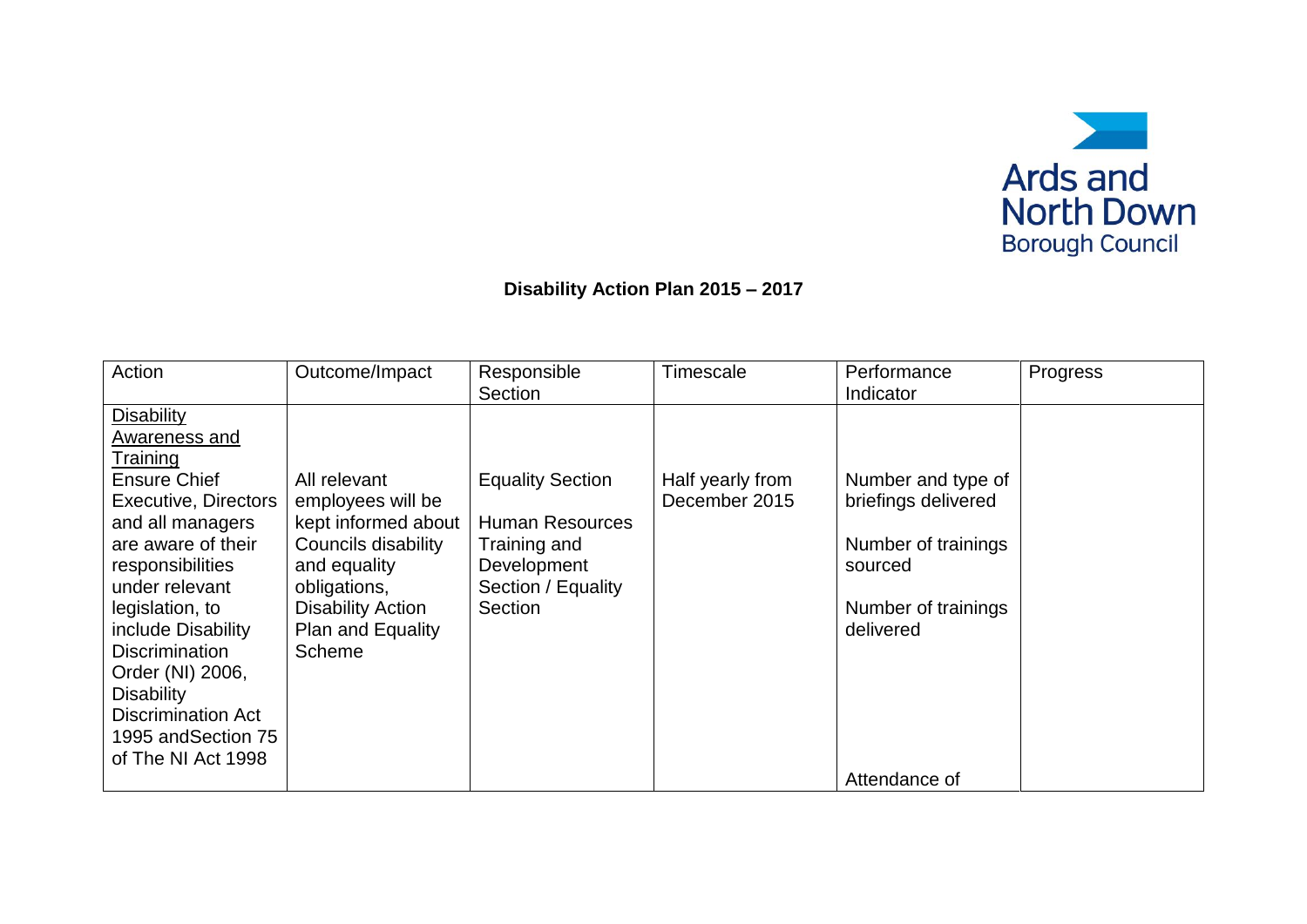| Provide training on<br>specific disabilities<br>and equality<br>training for policy        | Organise specific<br>disability training<br>where a need is<br>identified                                                                                                                               | All Directorates to<br>ensure employees<br>are encouraged to<br>attend trainings | Annually from<br>December 2015                                           | employees at all<br>disability related<br>trainings to<br>managers                   |  |
|--------------------------------------------------------------------------------------------|---------------------------------------------------------------------------------------------------------------------------------------------------------------------------------------------------------|----------------------------------------------------------------------------------|--------------------------------------------------------------------------|--------------------------------------------------------------------------------------|--|
| makers, operational<br>managers and<br>employees                                           | All employees to<br>attend mandatory<br>disability<br>awareness training<br>every three years                                                                                                           |                                                                                  | Review six monthly<br>from September<br>2015                             | Reasonable<br>adjustments<br>requested in the<br>workplace and how<br>these were met |  |
|                                                                                            | Officer with the<br>responsibility for<br>disability across the<br>organisation will<br>source and provide<br>specific support for<br>employees who<br>identify themselves<br>as having a<br>disability |                                                                                  |                                                                          |                                                                                      |  |
|                                                                                            | Organise specific<br>disability training<br>where a need is<br>identified                                                                                                                               |                                                                                  |                                                                          |                                                                                      |  |
| Review training<br>requirements of<br>staff (including<br>casual employees)<br>and Elected | To provide<br><b>Disability</b><br>Awareness training<br>for frontline staff,<br>relevant transferring                                                                                                  |                                                                                  | Training will be<br>available once per<br>quarter from<br>September 2015 | 100% of relevant<br>identifiable staff to<br>have received<br>training               |  |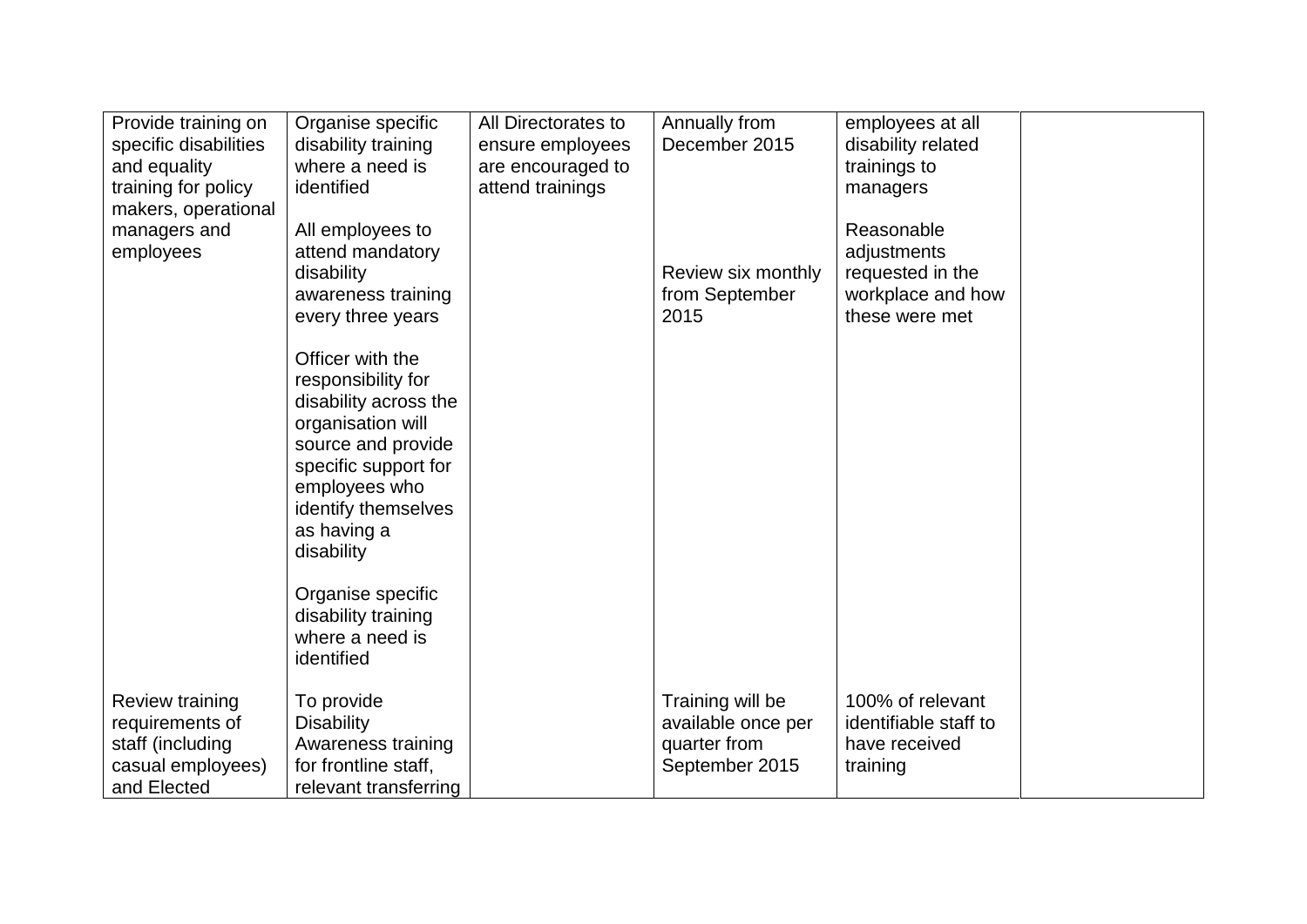| Members on<br>Disability and<br><b>Learning Disability</b><br>Awareness                                                                                                                                                                                            | staff and Elected<br><b>Members</b><br>To provide Written<br>Accessible<br>Communication<br>training to Elected<br>Members and<br><b>Officers</b>                                                                                                                                                                         |                                                                                                                             | Officer will update<br>training programme<br>annually to ensure<br>it is relevant from<br>December 2015<br>Completion by 31st<br>March 2016 | 80% of Elected<br>Members received<br>training                                                                                                                                                                                                                             |  |
|--------------------------------------------------------------------------------------------------------------------------------------------------------------------------------------------------------------------------------------------------------------------|---------------------------------------------------------------------------------------------------------------------------------------------------------------------------------------------------------------------------------------------------------------------------------------------------------------------------|-----------------------------------------------------------------------------------------------------------------------------|---------------------------------------------------------------------------------------------------------------------------------------------|----------------------------------------------------------------------------------------------------------------------------------------------------------------------------------------------------------------------------------------------------------------------------|--|
| <b>Induction Training</b><br>Programme<br><b>Review Induction</b><br>programme to all<br>new employees<br>including<br>permanent,<br>temporary and<br>agency to ensure<br>they are made<br>aware of the<br>support available<br>for employees with<br>a disability | Council will carry<br>out a bench<br>marking exercise<br>across the<br>organisation to<br>ensure all<br>employees who<br>have declared they<br>have a disability are<br>provided with<br>support required<br>Develop best<br>practice to ensure<br>all employees are<br>made aware of the<br>support that is<br>available | <b>Equality Section</b><br>Training and<br>Development<br>Section / Equality<br>Section<br><b>CLT and Managers</b><br>Group | From June 2015<br>Policy in place by<br>November 2015<br>November 2015<br>and on-going<br>through training<br>programmes                    | Data base identified<br>and secured to<br>ensure all relevant<br>employees receive<br>required support<br><b>Agree Council</b><br>policy that identifies<br>how Council will<br>ensure all<br>employees who<br>request support<br>receive it within an<br>agreed timeframe |  |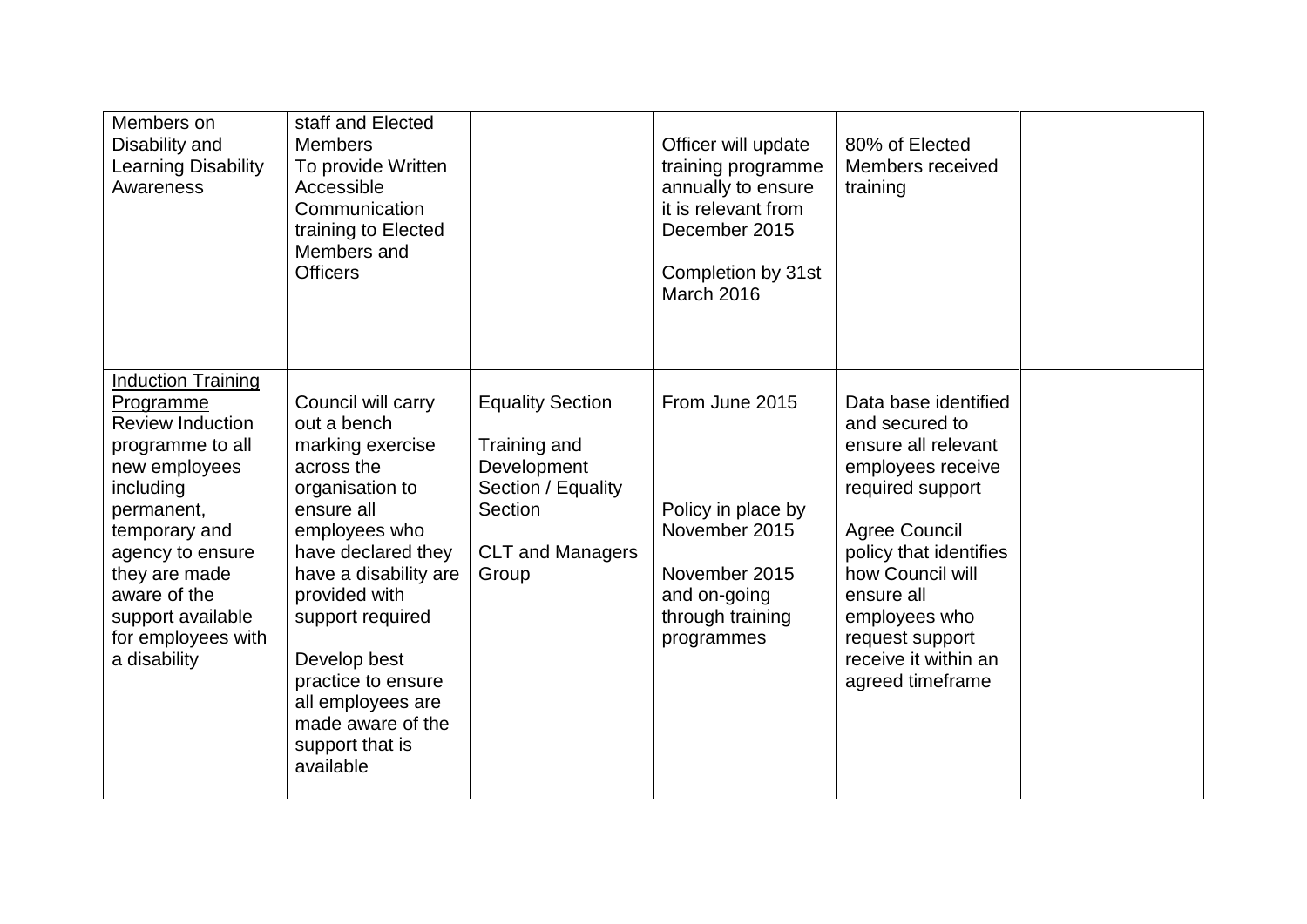|                                                                                                                                                                                                                         | Increase<br>awareness<br>amongst managers<br>of their<br>responsibilities<br>during the induction<br>of all employees |                                                                           |          |                                                                                                                                                      |  |
|-------------------------------------------------------------------------------------------------------------------------------------------------------------------------------------------------------------------------|-----------------------------------------------------------------------------------------------------------------------|---------------------------------------------------------------------------|----------|------------------------------------------------------------------------------------------------------------------------------------------------------|--|
| Screening<br>Screen 100% of all<br>new and revised<br>policies to ensure<br>compliance with<br>disability duties and<br>S75 of the Northern<br>Ireland Act 1998                                                         | Compliance of<br><b>Council functions</b><br>with disability duties                                                   | All Directorates and<br>monitored by<br>Policy/Equality<br><b>Officer</b> | On going | 100% of policies<br>screened for<br>compliance with<br>disability duties<br>within 10 working<br>days of receipt of<br>policy by Equality<br>Section |  |
| <b>Disability</b><br><b>Responsibility</b><br><b>Identify Diversity</b><br><b>Champion Elected</b><br>Member and<br><b>Diversity Champion</b><br><b>Officer to Council</b><br>as agreed with<br><b>Local Government</b> | <b>Ensure diversity</b><br>(including disability<br>issues) are<br>mainstreamed<br>across Council                     | Organisation<br>Development and<br>Administration<br><b>Directorate</b>   | On going | To identify an<br><b>Elected Member</b><br>and an officer who<br>meets the criteria<br>as determined by<br><b>LGSC</b>                               |  |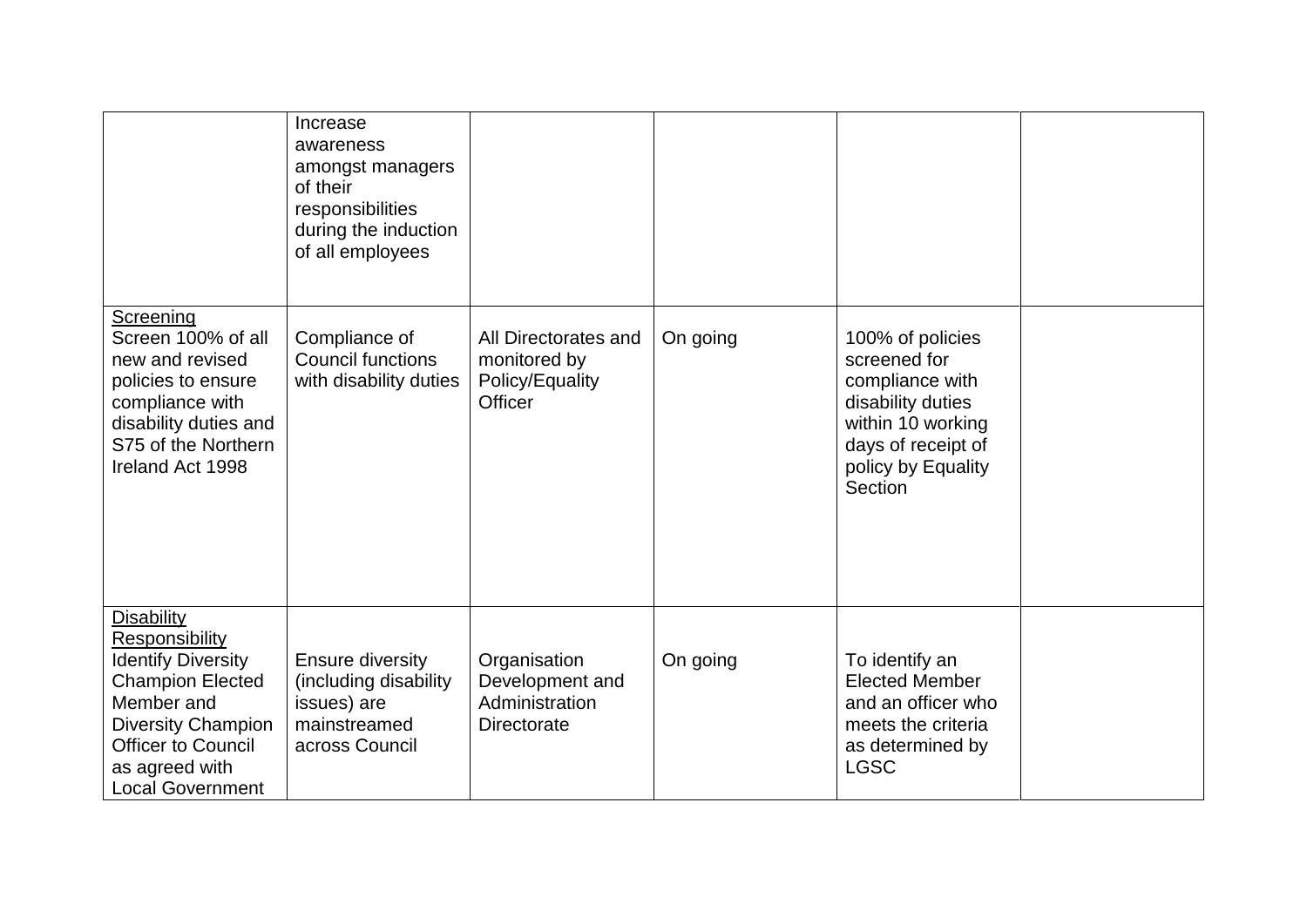| <b>Staff Commission</b>                                                                                                                                                                                                                                    |                                                                                                                                                                                                                                                     |                                   |                                                                                                                              |                                                                                                                                                             |  |
|------------------------------------------------------------------------------------------------------------------------------------------------------------------------------------------------------------------------------------------------------------|-----------------------------------------------------------------------------------------------------------------------------------------------------------------------------------------------------------------------------------------------------|-----------------------------------|------------------------------------------------------------------------------------------------------------------------------|-------------------------------------------------------------------------------------------------------------------------------------------------------------|--|
| <b>Employment</b><br>To increase the<br>number of job<br>placements within<br>the Council for<br>individuals who are<br>considered disabled<br>as per the Disability<br><b>Discrimination Act</b><br>1995 definition of<br>disability.                     | To meet with<br>organisations who<br>coordinate work<br>placement<br>opportunities and<br>demonstrate that<br>Ards and North<br>Down Borough<br>Council is an<br>employer and<br>service provider<br>who proactively<br>includes disabled<br>people | <b>Human Resources</b><br>Section | Placement<br>opportunity in place<br>by 1 <sup>st</sup> September<br>2015                                                    | To have at least 1<br>new job placement<br>(on a part time<br>basis) in the<br>Council gaining<br>working experience<br>per year for a<br>specified period. |  |
| Accessibility /<br>Communication<br>Introduction of SMS<br>text message<br>service to improve<br>customer access to<br>Council information<br>Improve<br>accessibility of<br>Council website by<br>working toward<br>achieving AAA<br>accessibility rating | Improve<br>accessibility and<br>availability of<br>Council information<br>Improve<br>accessibility to<br>Council information<br>and website for<br>people with a range<br>of disabilities                                                           | <b>ICT</b><br>Communications      | SMS text message<br>service in place for<br>31 <sup>st</sup> March 2016<br>Achievement of AA<br>rating by 31st<br>March 2016 | Introduction of text<br>message service<br><b>Customer feedback</b><br>Achievement of the<br>minimum AA rating<br>for Council website<br>Customer feedback  |  |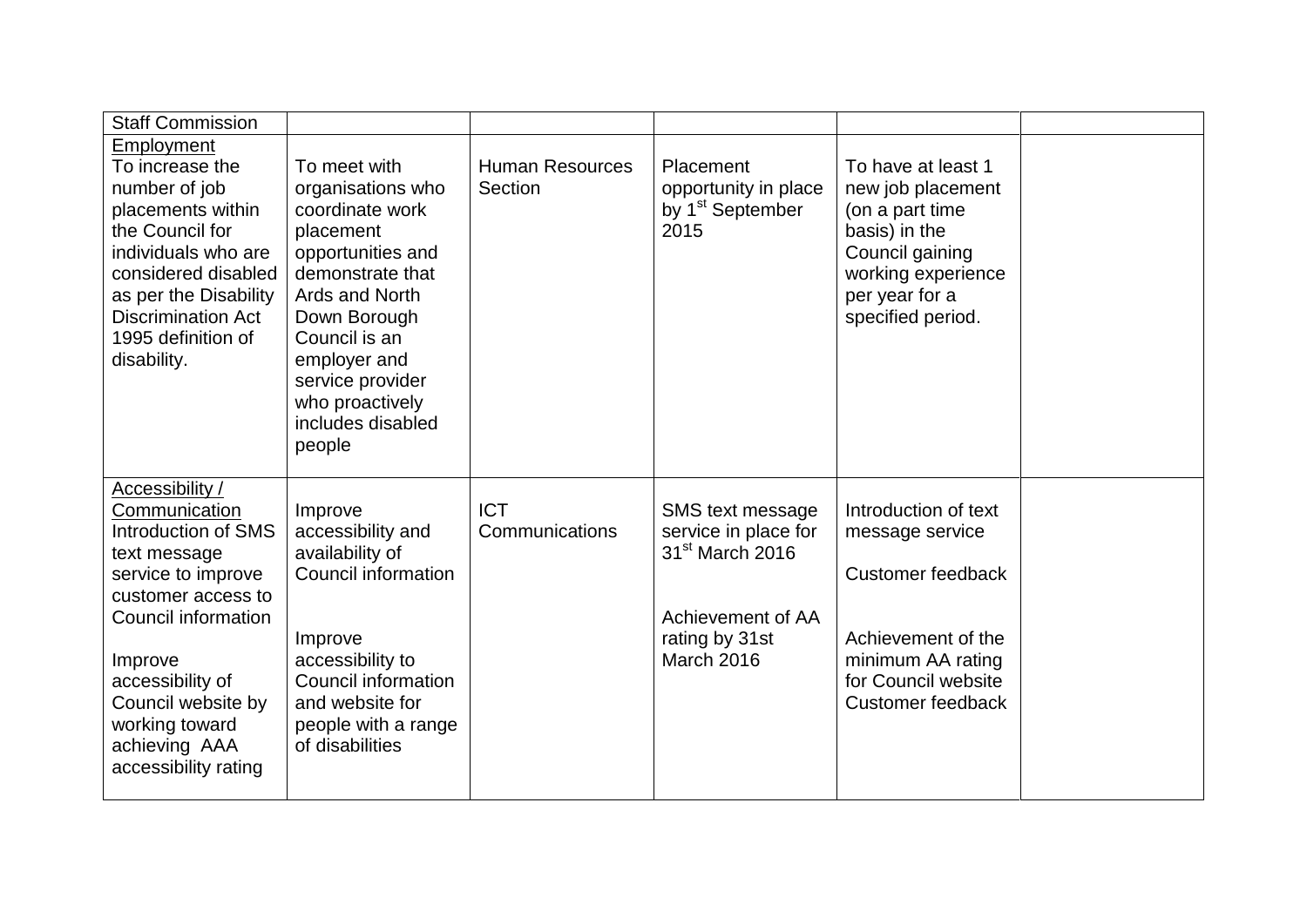| To have database<br>of images for use in<br><b>Council publications</b><br>that display positive<br>images of people<br>with a disability<br>Have contacts for<br>alternative formats<br>available | To ensure Council<br>publications<br>promote positive<br>images and<br>inclusion of<br>diversity<br><b>To ensure Council</b><br>engage with broad<br>range of<br>stakeholders | <b>Graphic Design</b><br>Equality/Policy<br>Officer                                       | Collate images from<br>April 2015 and<br>begin to use in<br>relevant Council<br>communications<br>From April 2015 | Number of<br>publications that<br>have positive<br>images included as<br>percentage of total<br>publications<br>Number of requests<br>for alternative<br>formats received<br>and timescale to<br>meet requests |  |
|----------------------------------------------------------------------------------------------------------------------------------------------------------------------------------------------------|-------------------------------------------------------------------------------------------------------------------------------------------------------------------------------|-------------------------------------------------------------------------------------------|-------------------------------------------------------------------------------------------------------------------|----------------------------------------------------------------------------------------------------------------------------------------------------------------------------------------------------------------|--|
| <b>Complaints</b><br>Procedure<br>To ensure disabled<br>people can access<br>the Council's<br>complaints /<br>comments<br>procedure                                                                | The production of a<br>range of forms and<br>an explanation of<br>how to make a<br>complaint /<br>comment about<br>services in<br>appropriate<br>accessible formats           | Equality/ Policy<br>Officer                                                               | On going                                                                                                          | Number of<br>comments /<br>complains made<br>through the range<br>of alternative<br>formats                                                                                                                    |  |
| <b>DisabledGo</b><br>To promote access<br>to all Council<br>premises and<br>facilities and other<br>premises<br>throughout the<br>Borough by auditing                                              | To have all Council<br>premises and<br>facilities audited<br>annually by<br>DisabledGo to<br>identify access and<br>good practice<br>procedures for all                       | Organisational<br>Development and<br>Administration<br><b>Equality /Policy</b><br>Officer | To have all<br>identified premises<br>and facilities<br>audited across the<br>Borough by April<br>2017            | <b>Number of Council</b><br>premises and<br>facilities audited<br>and available on<br>the Council and<br>DisabledGo website<br>Number of public                                                                |  |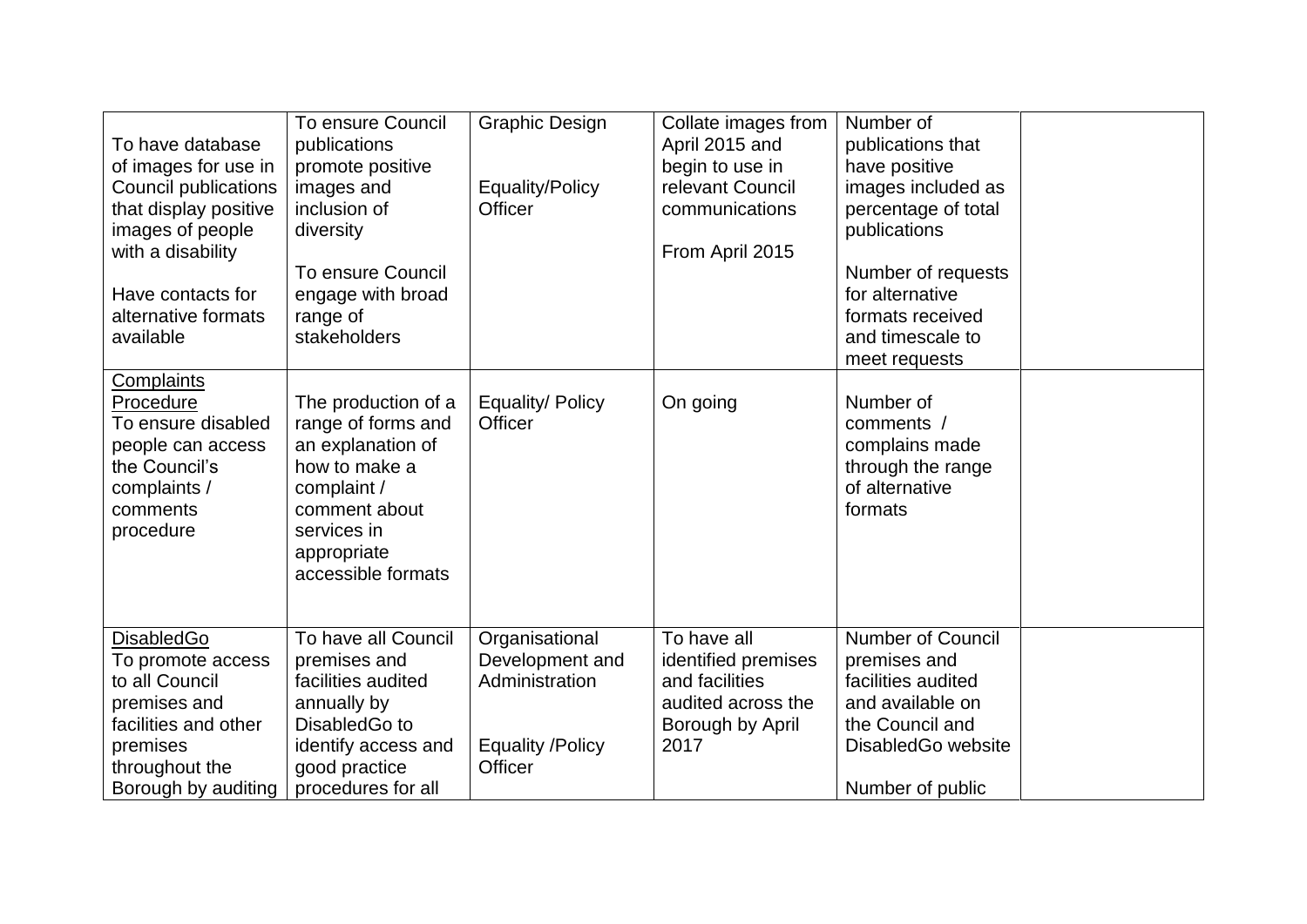| for DisabledGo<br>access guide                                                                                                                                                                                             | users and potential<br>users including<br>those with a<br>disability and their<br>carers                                                                                                                                                            |                                          |                                                           | consultations                                                                                                                                                             |  |
|----------------------------------------------------------------------------------------------------------------------------------------------------------------------------------------------------------------------------|-----------------------------------------------------------------------------------------------------------------------------------------------------------------------------------------------------------------------------------------------------|------------------------------------------|-----------------------------------------------------------|---------------------------------------------------------------------------------------------------------------------------------------------------------------------------|--|
| Accessible<br><b>Business Project</b><br>To continue with<br>the pilot project in<br>Newtownards town<br>to assist proprietors<br>of businesses<br>conduct a disability<br>access self-<br>assessment on<br>their premises | To enable business<br>proprietors to carry<br>out self assessment<br>disability access<br>audits and improve<br>facilities and<br>premises where<br>required. To be<br>able to display an<br><b>ECNI</b> accredited<br>accessibility<br>certificate | <b>Equality/Policy</b><br><b>Officer</b> | To have 10<br>premises<br>accredited by<br>December 2015  | To encourage at<br>least 20 businesses<br>to take part in the<br>pilot project<br>To facilitate 2 Every<br><b>Customer Counts</b><br>Workshops                            |  |
| <b>World Mental</b><br><b>Health Day</b><br><b>Provide Council</b><br>support to the<br><b>World Mental</b><br><b>Health Day</b><br>Committee by<br>appointing an<br>officer to represent<br>the Council                   | Support to the<br>South Eastern Trust<br><b>World Mental</b><br><b>Health Day</b><br>Committee<br>Organisation of<br>events in support of<br><b>World Mental</b><br><b>Health Day</b><br>Increased public                                           | Equality/Policy<br>Officer               | Representative<br>officer appointed by<br>30th April 2015 | Council<br>representative<br>present on World<br><b>Mental Health Day</b><br>Committee<br>Council support for<br>events marking<br><b>World Mental</b><br>Health Day 2015 |  |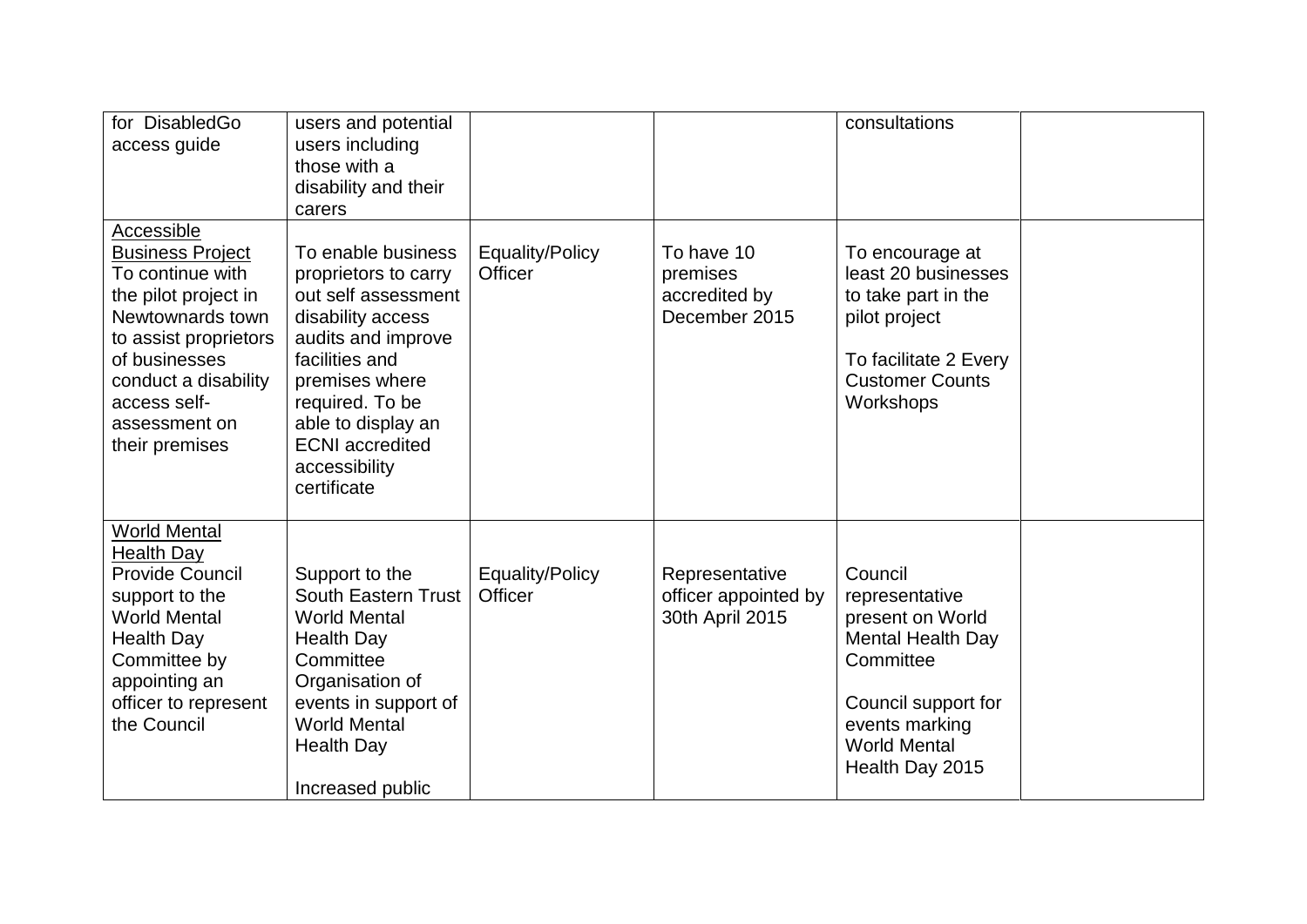|                                                                                                                                                                                                      | awareness of<br>mental health<br>issues through<br>Council events and<br>information                                                                                                                          |                                                                                                                                          |                                                             |                                                                                                                                                                                                                                |  |
|------------------------------------------------------------------------------------------------------------------------------------------------------------------------------------------------------|---------------------------------------------------------------------------------------------------------------------------------------------------------------------------------------------------------------|------------------------------------------------------------------------------------------------------------------------------------------|-------------------------------------------------------------|--------------------------------------------------------------------------------------------------------------------------------------------------------------------------------------------------------------------------------|--|
| <b>Buddy Card</b><br>Amalgamation and<br>review of existing<br>buddy card<br>schemes to ensure<br>that cards are<br>accepted in all<br>Council leisure<br>facilities and for<br>relevant Arts events | Increased use of<br>the leisure centre<br>facilities by<br>individuals with a<br>disability and their<br>carers<br><b>Increased Council</b><br>support for carers<br>at leisure facilities<br>and arts events | <b>Equality</b><br>Officer/Policy<br><b>Officer</b><br><b>Leisure Services</b><br><b>Managers</b><br><b>Arts and Culture</b><br>Managers | Completion by 1 <sup>st</sup><br><b>June 2015</b>           | Introduction of<br>reviewed system if<br>required<br>Increased use of<br>facilities by<br>individuals with a<br>disability and their<br>carers<br>Feedback from<br>individuals and<br>carer representative<br>groups using the |  |
|                                                                                                                                                                                                      |                                                                                                                                                                                                               |                                                                                                                                          |                                                             | service                                                                                                                                                                                                                        |  |
| <b>Disability Forum</b><br>Develop a forum for<br>representative<br>groups of those<br>with a disability and<br>carers to work with<br>Council to ensure<br>needs are<br>highlighted for             | Establish a data<br>base of all local and<br>regional disability<br>representative and<br>carer representative<br>organisations<br>Agree a forum                                                              | <b>Equality Section,</b><br>CLT, Managers<br>group and Elected<br><b>Members</b>                                                         | From September<br>2015<br>Completed by<br><b>March 2016</b> | Have a<br>representative<br>database of local<br>and regional groups<br>that would be<br>potential members<br>of the group                                                                                                     |  |
| appropriate action<br>where possible                                                                                                                                                                 | constitution to be<br>representative of                                                                                                                                                                       |                                                                                                                                          |                                                             | To have an agreed<br>constitution and                                                                                                                                                                                          |  |